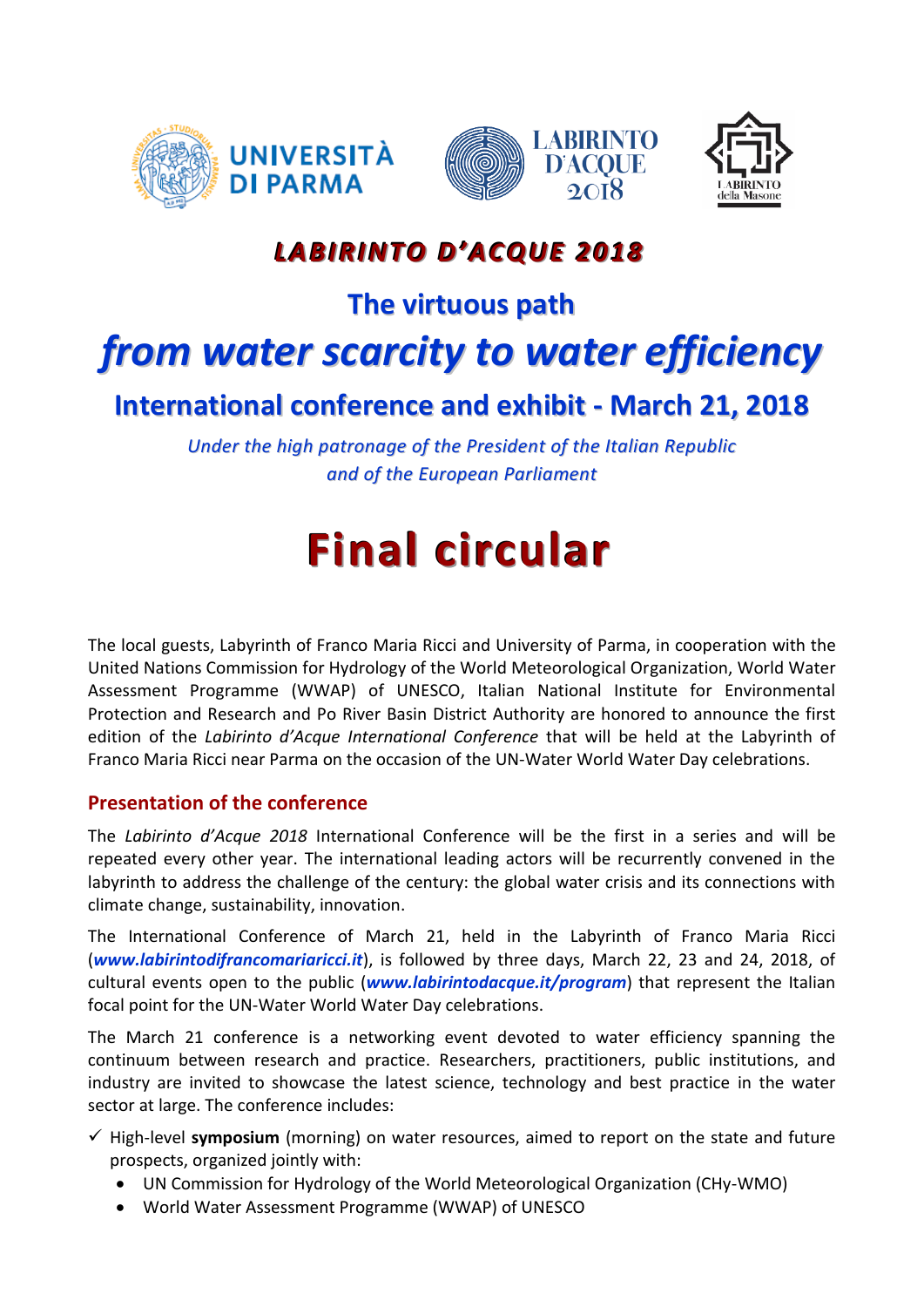- Italian National Institute for Environmental Protection and Research (ISPRA).
- Oral **presentations** (afternoon) on innovation and water efficiency, organized jointly with the Po river basin district Authority, Interregional Agency for the Po river and Emilia-Romagna regional Agency for environment and energy.
- $\checkmark$  Whole-day **exhibit** (parallel session) run by participants on the theme of the conference.

**Language** - English

#### **Conference program** - **March 21, 2018** \*

*09:00 Registration, start of exhibition* **10:00 Opening of the conference** Welcome speeches *10:30 Coffee break* **11:00 High-level symposium** Water resources: state and outlook *13:00 Light lunch* **14:00 Innovation for water efficiency 14:00 Exhibition** Browsing the lively exhibition run by participants **15:00 Oral presentations** Frontier research and practical solutions for water efficiency *17:30 End of the conference, closure of the exhibition.*

*\* The final program of the International Conference will be online on Monday, March 12, 2018 Follow updates on<http://www.unipr.it/labirintodacque> and [www.labirintodacque.it/en/programma/](http://www.labirintodacque.it/en/programma/)*

#### **Abstract submission and conference proceedings**

Participants are invited to submit one-page abstracts on the topic of the afternoon session: 'innovation for water efficiency' for acceptance and selection of oral presentations.

The manuscripts simply have to provide the title, authors in full and their affiliation and email. The text, doc-file not exceeding one page - figures included, must be sent to the conference secretariat: *euwatercenter@unipr.it*.

**Deadline** for abstract submission: Monday, March 5, 2018

**Authors will be notified** for acceptance by March 12, 2018.

Accepted abstracts rewritten as short articles, together with the symposium presentations, will compose the Conference Proceedings to be digitally published in an indexed journal.

**Editorial instructions** for article preparation will be attached to the acceptation mail.

**Deadline** for short article transmission: March 31, 2018.